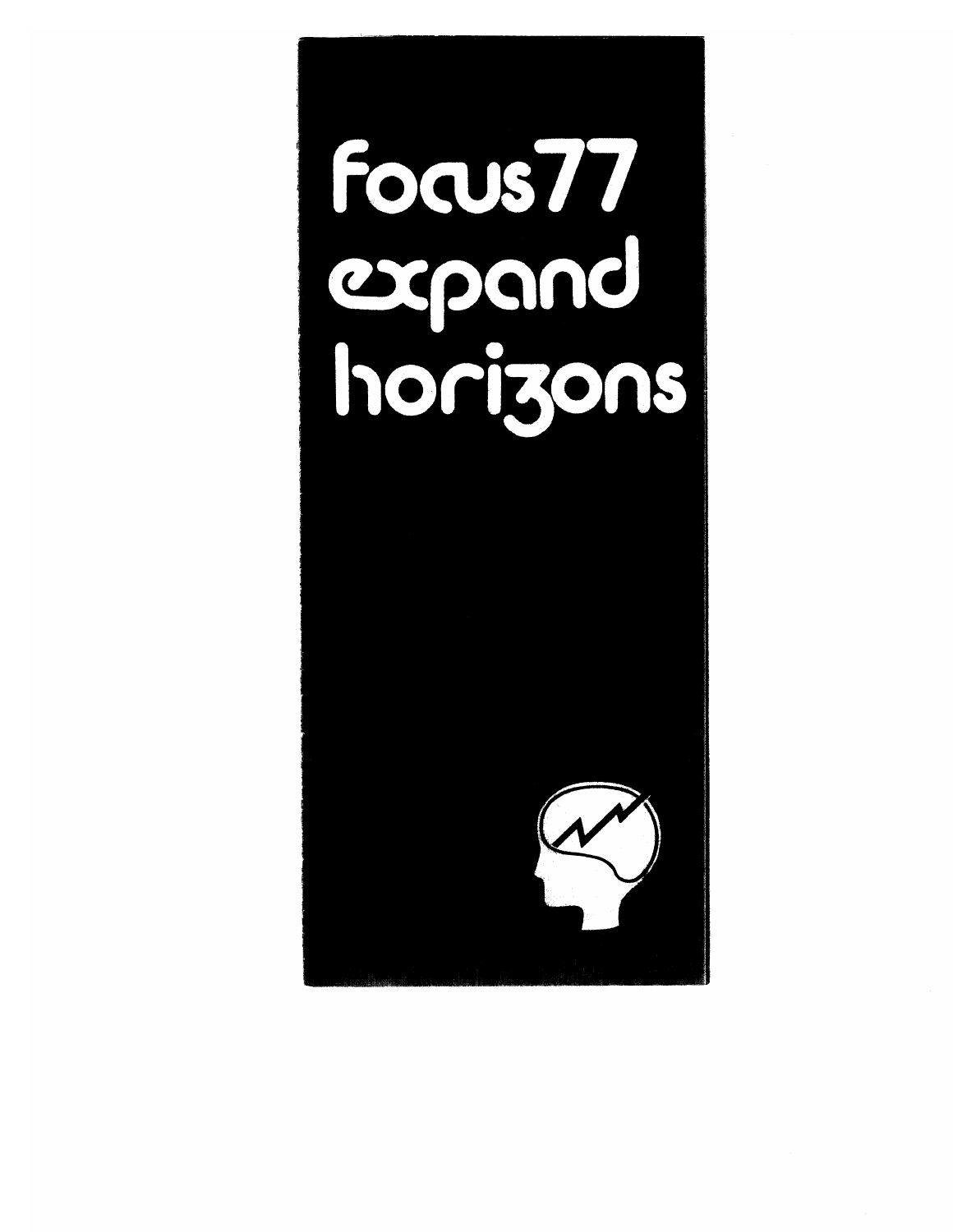#### Monday, May 23

| 9:15AM          |                                                                                                                                                                                                                                                                 | General Assembly - Keynote Speaker: Joseph D. Cohn, Deputy Assistant Administrator<br>Office Federal Procurement Policy, Office Mgt. & Budget                                                                                                                                                                                                                                         |                                                                                                                                                                                                                                                                                                                                                                                      |
|-----------------|-----------------------------------------------------------------------------------------------------------------------------------------------------------------------------------------------------------------------------------------------------------------|---------------------------------------------------------------------------------------------------------------------------------------------------------------------------------------------------------------------------------------------------------------------------------------------------------------------------------------------------------------------------------------|--------------------------------------------------------------------------------------------------------------------------------------------------------------------------------------------------------------------------------------------------------------------------------------------------------------------------------------------------------------------------------------|
| 10:30AM         | Workshop I<br><b>HOUSTON SUITE</b><br><b>Career Advancement</b><br>Organizer: Gene Day<br>C. E. Day & Assoc.<br>Leaders: Dr. Edw. Adams, Jr.<br><b>Achievement Resources</b><br><b>Center</b><br>Dr. Walter Work, Jr.<br><b>Achievement Resources</b><br>Center | Session #1<br><b>ATLANTA SUITE</b><br>Chairman: Art Karsteadt<br><b>Example 1 Irvin Industries</b><br><b>Communication Application Of</b><br><b>Function Analysis System</b><br>Technique (FAST)<br>Lloyd Wilson, CVS, Smith,<br>Hinchman & Grylls Assoc, Inc.<br><b>Function Analysis &amp;</b><br>Governmental Programming<br>Donald Goss, Governor's Off.<br>Commonwealth of Penn. | Session #2<br><b>STANLEY STEAMER SUITE</b><br>Chairman:Russ Bartholomew,CVS<br>Ranco Corp.<br>షుపాలు<br><b>Value Analyzing Mfg. Processes</b><br>Does It Work?<br>John Groothuis, CVS,<br>Value Analysis Inc.<br>Resistance To Change, A Myth?<br>Leonard Schehr,<br>Westinghouse Electric Co.                                                                                       |
| 12:30PM         | Lunch                                                                                                                                                                                                                                                           | Speaker: Philip J. Meathe, FAIA, President - Smith, Hinchman & Grylls Associates, Inc.                                                                                                                                                                                                                                                                                                |                                                                                                                                                                                                                                                                                                                                                                                      |
| 2:00PM          | Workshop II<br><b>HOUSTON SUITE</b><br><b>ABC's Of Value</b><br>Organizer: Ron Schliebe<br>Chev. Div., GM Corp.<br>Leaders: Dusty Fowlkes, CVS<br>Value Analysis Inc.<br>Doc Ruggles, CVS<br>Value Analysis, Inc.                                               | Session #3<br><b>ATLANTA SUITE</b><br>Chairman: Tom Cook, CVS<br><b>Thomas Cook Assoc.</b><br>Sales Market Value<br>Marv. Wasserman, CVS,<br>Wasserman & Assoc.<br>Development of V.E. Activities<br>Utilizing Worst Index Figure<br>Shuichi Hoshino<br>نې سورې مخوا د مخت<br>Victor Company of Japan                                                                                 | Session #4<br><b>STANLEY STEAMER SUITE</b><br>Chairman: Harvey Schneider<br><b>Albert Kahn Assoc.</b><br>VA/VE Gold Mines In Public<br><b>Works Project</b><br>Vincent Lao, CVS,<br>V. L. Lao & Assoc.<br>Project Selection"<br><b>Modeling Techingues</b><br>A.J. Dell' Isola, CVS, Smith,<br>Hinchman & Grylls Assoc, Inc.                                                         |
| 3:30PM Break    |                                                                                                                                                                                                                                                                 | ۰,                                                                                                                                                                                                                                                                                                                                                                                    |                                                                                                                                                                                                                                                                                                                                                                                      |
| 3:45PM          |                                                                                                                                                                                                                                                                 | Session #5<br><b>ATLANTA SUITE</b><br>Chairman: Ivan Shadko<br>Chrysler Corp.<br>Value Engineering For The<br>Mortgage Banking Industry<br>Irwin Freedman, P.E.<br>I. A. Freedman & Assoc.<br>Zero Base: The Concept, The<br>Process, and the Value Engineer<br><b>Charles C. Buik</b><br><b>University Consultants</b>                                                               | Session #6<br><b>STANLEY STEAMER SUITE</b><br>Chairman: Bob Churchill, CVS<br>General Dynamics Inc.<br>Focus on Nature of A VECP<br>Howard Pryor, Air Force<br>Institute of Technology<br><b>ILS VECP Awareness Sessions</b><br>& Recognition<br><b>Richard Keener</b><br><b>Westinghouse Electric</b><br>VE Development in the DOD<br>R. Biedenbender,<br>Off. of Sec'y. of Defense |
| Tuesday, May 24 |                                                                                                                                                                                                                                                                 |                                                                                                                                                                                                                                                                                                                                                                                       |                                                                                                                                                                                                                                                                                                                                                                                      |
| 8:30AM          | <b>Workshop III</b><br><b>HOUSTON SUITE</b><br>Human Relations &<br><b>Group Dynamics</b><br>Organizer: Jerry Kaufman, CVS<br>Honeywell Inc.<br>Leaders: Dr. Rosemary Fraser<br>Miami University - Ohio                                                         | Session $#1$<br><b>ATLANTA SUITE</b><br>Chairman: Jerry Moon, CVS,<br>Profit Improvement Assoc.<br><b>Supporting Decisions with Synectics</b><br>Raymond D. Gilbert, CVS<br>DOD Product Eng. Serv. Office<br>Value Manage - A Tool For<br><b>Enriched And Happier Living</b>                                                                                                          | Session #2<br><b>STANLEY STEAMER SUITE</b><br>Chairman: C. P. Smith, CVS,<br>Vought Aeronautics Co.<br>Value In Life For Self And The<br>World - A Dream<br>S. S. Venkataramanan<br>Western Railway - India<br><b>Students Involved In SAVE</b>                                                                                                                                      |
|                 | Peter Ried<br>Krehl & Ried-Germany                                                                                                                                                                                                                              | Teresa A. Barlow, CVS,<br><b>Barlow Assoc.</b>                                                                                                                                                                                                                                                                                                                                        | James M. Frusti<br><b>Chrysler Corporation</b>                                                                                                                                                                                                                                                                                                                                       |
| 10:15AM Break   |                                                                                                                                                                                                                                                                 |                                                                                                                                                                                                                                                                                                                                                                                       |                                                                                                                                                                                                                                                                                                                                                                                      |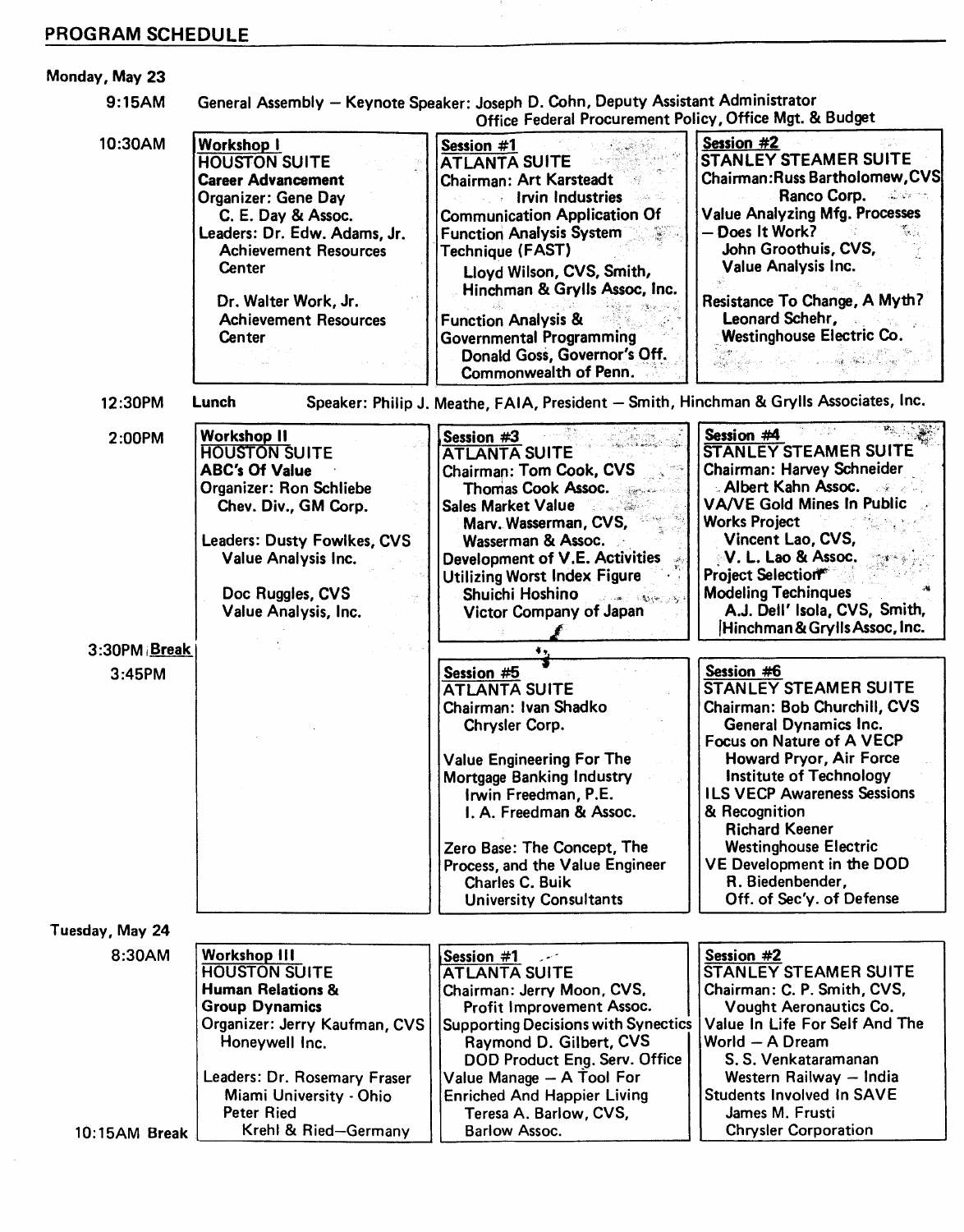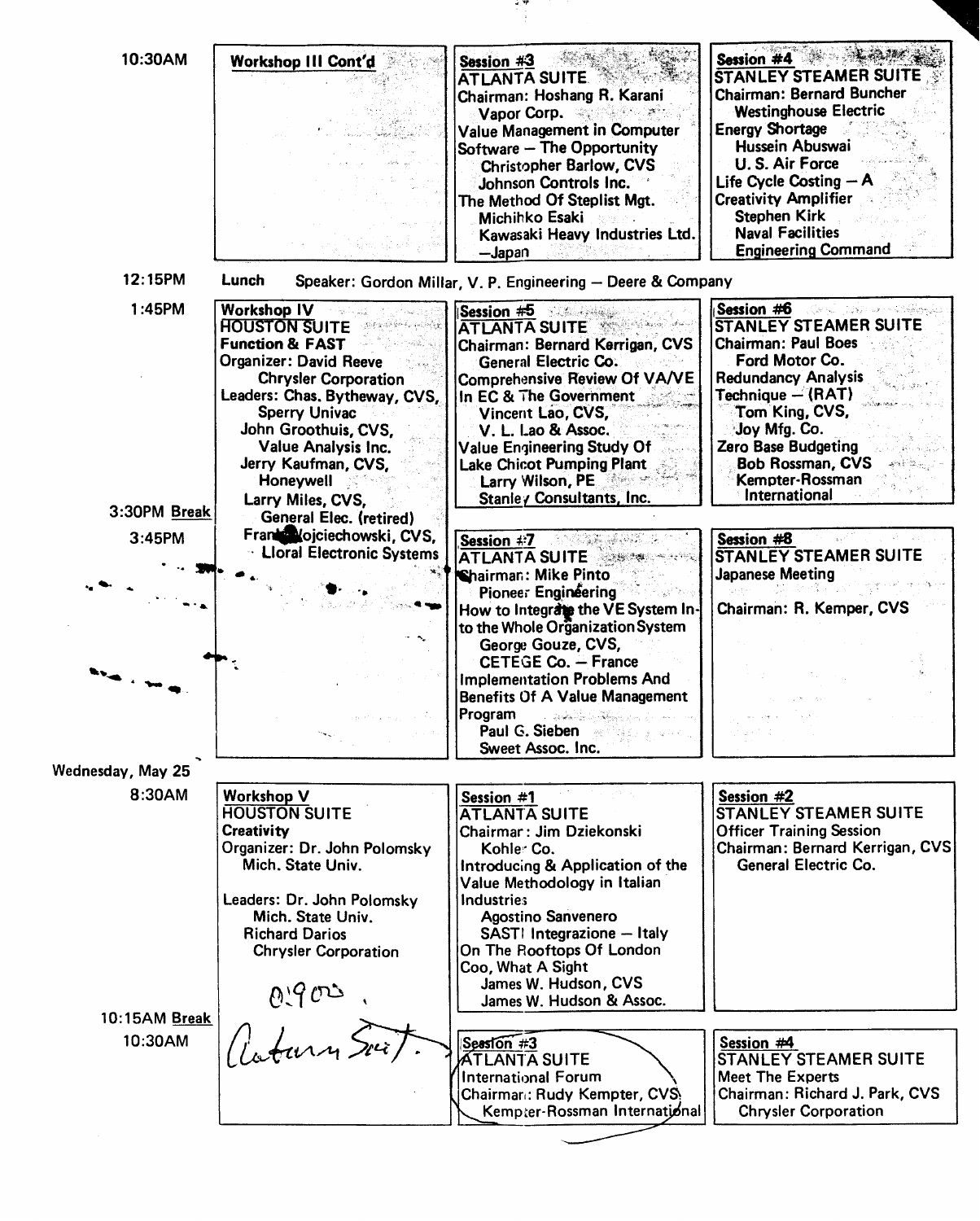#### **SCHEDULE OF EVENTS (Summary)**

## **FOCUS 77** - **EXPAND HORIZONS** . . . . . . .

The conference will show how the horizons of knowl**edge have been expanded to achieve results beyond**  expectations by the application of the scientific disciplines of Value Engineering.

िल्ल

1 - **Scope** . . . . . . I **Commercial Industry, Architecture-Engineering-Construction, Social Services, Community Affairs, Government** - **Federal** - **State** - **Local, Banking and Commerce, Chemical and Petroleum, Administration, Organizational Development, Decision Making, Education, Medical and Hospitals, Energy Conservation.** 

**Technical Paper Sessions** . . . . . .

**Benefits, State-of-the-Art Applications, Theory.** 

#### **Workshop Sessions** . . . . . .

**Demonstrate by hands-on participation.** 

- **Career Advancement**
- **ABC's of Value Engineering**
- **Function and FAST**
- **Creativity**
- **Human Relations**

**Exhibits.** . . . . . **Professional Services and Products,- Solve Problems, Improve Operations, Increase Profit.** 

**The conference will support and strengthen Value Engineering as a management tool to aid business,**  ' **government, community organizations and the everyday activities of the individual. It will show how the practical tools of Value Engineering combined with group dynamics, human relations and salesmanship can help to organize all available resources to obtain maximum benefit from applied effort in the rapidly changing technical and social climate of today and the future.** 

| SATURDAY MAY 21, 1977                 |                                                                |                                               | WEDNESDA                    |
|---------------------------------------|----------------------------------------------------------------|-----------------------------------------------|-----------------------------|
|                                       | 1:00PM - 5:00PM National Board Meeting                         | <b>Thomas Suite</b>                           | $8:00AM - 12$               |
| SUNDAY MAY 22, 1977                   |                                                                |                                               |                             |
| 8:00AM - 5:00PM Exhibit Set Up        |                                                                | Dearborn Suite and                            | $8:30AM - 12$               |
|                                       |                                                                | <b>Hubbard Foyer</b>                          | $8:30AM - 10$               |
| 1:00PM - 4:00PM                       | <b>CVS Examination</b>                                         | <b>Bugatti Royale Suite</b>                   | $10:15AM - 10$              |
| 1:00PM -<br>2:30PM                    | <b>Delegate Authentication</b>                                 | Auburn Suite                                  | 10:30AM - 12                |
| 2:30PM - 5:00PM                       | Annual Business Meeting Stanley Steamer Suite                  |                                               |                             |
| 4:00PM - 8:00PM                       | <b>Pre-Registration</b>                                        | Atrium at Hubbard                             | 12:00PM - 12:               |
|                                       |                                                                | Entrance                                      | $1:00PM -$                  |
| 6:00PM - 8:00PM                       | <b>Attendees Reception</b>                                     | Dearborn Suite                                |                             |
| <b>MONDAY MAY 23, 1977</b>            |                                                                |                                               | $1:00PM - 5:$               |
|                                       | 7:30AM - 12:00PM Registration & Informa-                       | <b>Atrium at Hubbard</b>                      | 2:00PM - 5:                 |
|                                       | tion Desk Open                                                 | Entrance                                      |                             |
|                                       | 12:00PM - 5:00PM Registration & Informa-                       | Hubbard Cloak Room                            | THURSDAY                    |
|                                       | tion Desk Open                                                 |                                               | 8:30AM - No                 |
|                                       | 9:15AM - 10:00AM General Assembly and                          | Springwell Suite                              |                             |
|                                       | <b>Opening Ceremony</b>                                        |                                               |                             |
| 10:00AM - 10:30AM Exhibit Break       |                                                                | Dearborn Suite                                |                             |
| 10:30AM - 12:30PM Workshop I - Career | Advancement                                                    | <b>Houston Suite</b>                          | <b>MONDAY M</b>             |
|                                       | 10:30AM - 12:30PM Technical Sessions #1                        | Atlanta Suite                                 |                             |
|                                       | #2                                                             | <b>Stanley Steamer Suite</b>                  |                             |
| 12:30PM - 2:00PM                      | Lunch and Speaker                                              | Springwell Suite                              | $9:00AM - 10$               |
| 2:00PM - 5:30PM                       | Workshop II - ABC's of                                         | <b>Houston Suite</b>                          | $10:00AM - 10$              |
|                                       | Value                                                          |                                               | 10:30AM - No                |
| $2:00PM - 3:30PM$                     | Technical Sessions #3                                          | Atlanta Suite                                 | 12:00PM - 1:                |
|                                       | #4                                                             | <b>Stanley Steamer Suite</b>                  | $1:00PM - 2$                |
| 3:30PM - . 3:45PM Exhibit Break       |                                                                | Dearborn Suite                                | 2:30PM - 3:<br>$3:00PM - 4$ |
| 3:45PM - 5:30PM                       | Technical Sessions #5                                          | Atlanta Suite                                 | $4:00PM - 4:$               |
|                                       | #6                                                             | <b>Stanley Steamer Suite</b>                  |                             |
| 5:30PM - 7:30PM                       | <b>International Reception</b>                                 | Springwell Suite                              |                             |
| 5:30PM - 6:30PM                       | <b>Great Plains Meeting</b>                                    | <b>Auburn Suite</b>                           | TUESDAY M                   |
| 5:30PM -<br>6:30PM                    | Performance Magazine<br>Brainstorming Session                  | Atlanta Surte                                 | 9:00AM - No                 |
|                                       |                                                                |                                               | $12:00PM - 1:$              |
| TUESDAY MAY 24, 1977                  |                                                                |                                               |                             |
|                                       | 8:00AM - 5:00PM Registration & Informa-                        | <b>Hubbard Cloak Room</b>                     | $1:00PM - 3:$               |
|                                       | tion Desk Open                                                 |                                               |                             |
|                                       | 8:30AM - 12:15PM Workshop III - Human                          | <b>Houston Suite</b>                          | WEDNESDA                    |
|                                       | <b>Relations &amp; Group</b>                                   |                                               | 10:00PM - 12:               |
|                                       | Organizations                                                  |                                               |                             |
|                                       | 8:30AM - 10:15AM Technical Sessions #1<br>#2                   | Atlanta Suite<br><b>Stanley Steamer Suite</b> |                             |
| 10:15AM - 10:30AM Exhibit Break       |                                                                | Dearborn Suite                                |                             |
|                                       | 10:30AM - 12:15PM Technical Sessions #3                        | Atlanta Suite                                 | WEDNESDA                    |
|                                       | #4                                                             | <b>Stanley Steamer Suite</b>                  | $1:00PM - 5:$               |
|                                       | 11:00AM - 12:15PM Presidents' Reception                        | <b>Royale Suite</b>                           |                             |
| 12:15PM - 1:45PM Lunch and Speaker    |                                                                | Springwell Suite                              | $1:00PM - 5:$               |
| 1:45PM - 3:15PM                       | Presidents' Exchange                                           | <b>Royale Suite</b>                           |                             |
|                                       | 1:45PM - 5:30PM Workshop IV - Function                         | <b>Houston Suite</b>                          | THURSDAY                    |
|                                       | and Fast                                                       |                                               | $8:30AM - 5$                |
| 1:45PM - 3:30PM                       | <b>Technical Sessions #5</b>                                   | Atlanta Suite                                 |                             |
|                                       | #6                                                             | <b>Stanley Steamer Suite</b>                  | $8:30AM - 5$                |
| $3:30PM - 3:45PM$                     | <b>Exhibit Break</b>                                           | Dearborn Suite                                |                             |
| 3:45PM -<br>5:30PM                    | Technical Sessions #7                                          | Atlanta Suite<br>Stanley Steamer Suite        | NBO Book                    |
| 5:30PM - 7:30PM                       | Japanese Meeting #8<br>Attitude Adjustment Hour Dearborn Suite |                                               | <b>Ladies Hos</b>           |
| 7.30PM - 8.30PM Banquet               |                                                                | Springwell Suite                              | Speaker Lo                  |

8:30PM - 10:00PM Awards Springwell Suite 10:00PM - 7 **Entertainment** Springwell Suite

**WEDNESDAY MAY** 25.1977 :00PM Registration & Informa- Hubbard Cloak Room tion Desk Open :00PM Workshop V - Creativity 8:15AM Technical Sessions #1 Officer Training #2 :30AM Exhibit Break 10:30AM - 12:OOPM International Forum #3 Meet the Experts #4 12:OOPM - 12:30PM Critique the Conference Exhibits Close 1 :00PM - 5:30PM National Board Meeting 2:OOPM - 5:00 PM Plant Tours Houston Suite Atlanta Suite Stanley Steamer Suite Dearborn Suite Atlanta Suite Stanley Steamer Suite Bugatti Royale Suite Dearborn Suite and Hubbard Foyer Thomas Suite Dusenberg Suite **MAY 26, 1977**<br>In Mational Be **Mational Board Meeting Thomas Suite SPOUSES' PROGRAM MONDAY MAY** 23,1977 Workshop - Horizons<br>Of Awareness Sterns-Knight Suite :00AM Where and Who We Are 1000 : 30AM Coffee Break<br>1000 - How We Got on How We Got Here<br>00PM - Luncheon Bugatti Royale Suite 30PM Awareness of Others :00PM Coffee Break OOPM New Horizons 30PM Discussion and Evaluation **TUESDAY MAY** 24,1977 on Tour Greenfield Village Dusenberg Suite 12:00PM - Lunch and Speaker -Theresa Barlow Barlow Assoc. 1 :00PM - 3:30PM Tour Henry Ford Museum **WEDNESDAY MAY** 25,1977 10.00PM - 12:OOPM Fairlane Town Center Dusenberg Suite **Shopping**  $RESTRICTED POST SEMINARS$ **WEDNESDAY MAY** 25,1977 30PM Joy Manufacturing Cor- Mercer Suite porate Seminar 1 :00PM - 5:30PM DARCOM Seminar Model T Suite **THURSDAY MAY** 26, 1977 :30PM Joy Manufacturing Cor- Mercer Suite porate Seminar :30PM DARCOM Seminar Model T Suite **SPECIAL ROOMS** Store **Franklin Suite** .<br>Ladies Hospitality Dusenberg Suite<br>Mercer Suite Speaker Lounge Public Affairs **Auburn Suite** 

Conference Headquarters Packard Suite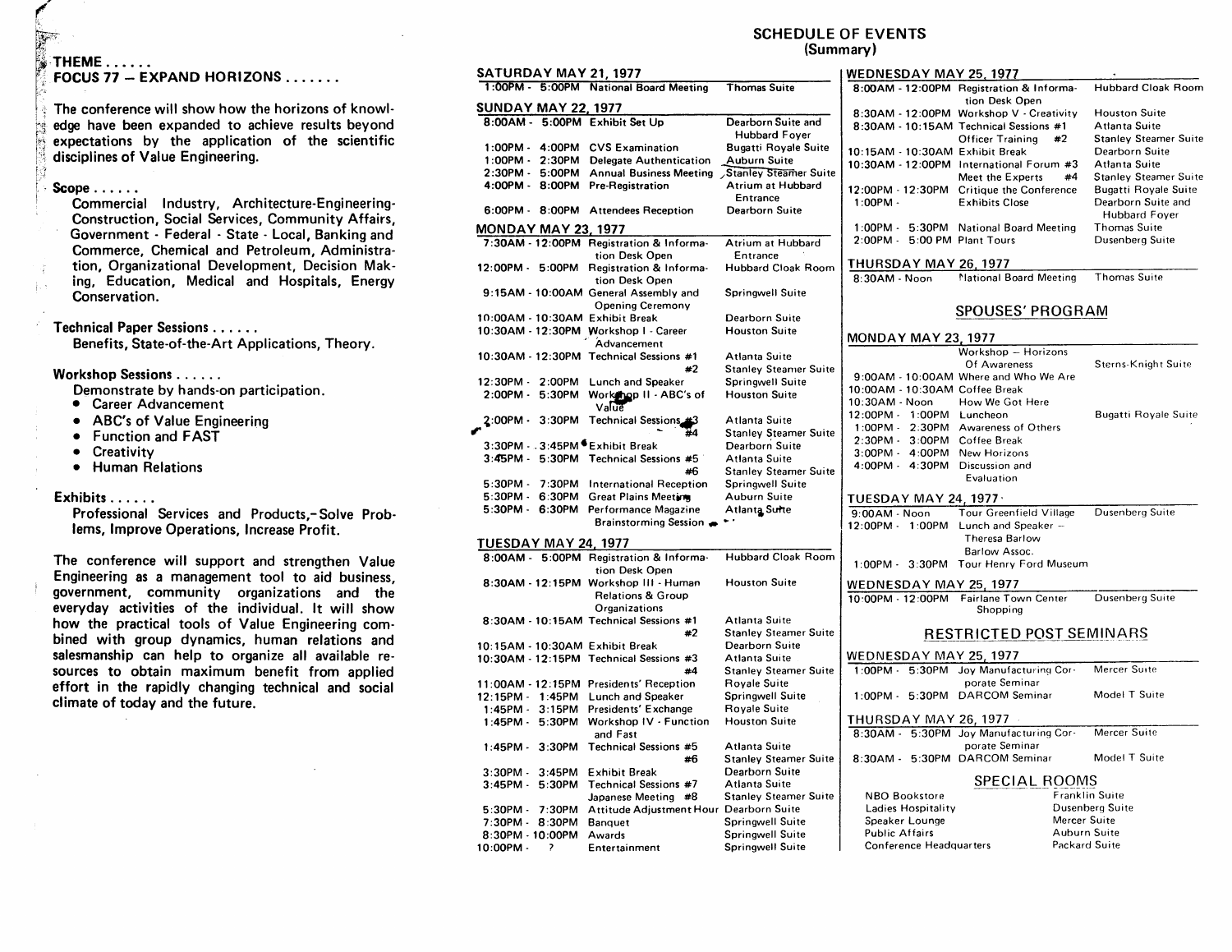# **Index**

| <b>SAVE</b>                             |    |
|-----------------------------------------|----|
| <b>Professional Recognition</b>         | з  |
| Organization                            | 4  |
| <b>Scope of Activity</b>                | 5  |
| History                                 | 6  |
| <b>Member Services</b>                  |    |
| <b>Objectives</b>                       | 9  |
| <b>Presidential Citation Recipients</b> | 10 |
| <b>Honorary Vice Presidents</b>         | 11 |
| Chapters                                | 12 |

 $\label{eq:1} \begin{array}{lllllllllll} \mathbf{1}_{\{1,2,3\}} & \mathbf{1}_{\{1,3,4\}} & \mathbf{1}_{\{1,2,4\}} & \mathbf{1}_{\{1,3,4\}} \\ \mathbf{1}_{\{1,3,4\}} & \mathbf{1}_{\{1,3,4\}} & \mathbf{1}_{\{1,3,4\}} & \mathbf{1}_{\{1,3,4\}} & \mathbf{1}_{\{1,3,4\}} \\ \mathbf{1}_{\{1,3,4\}} & \mathbf{1}_{\{1,3,4\}} & \mathbf{1}_{\{1,3,4\}} & \mathbf{1}_{\{1$ 

÷.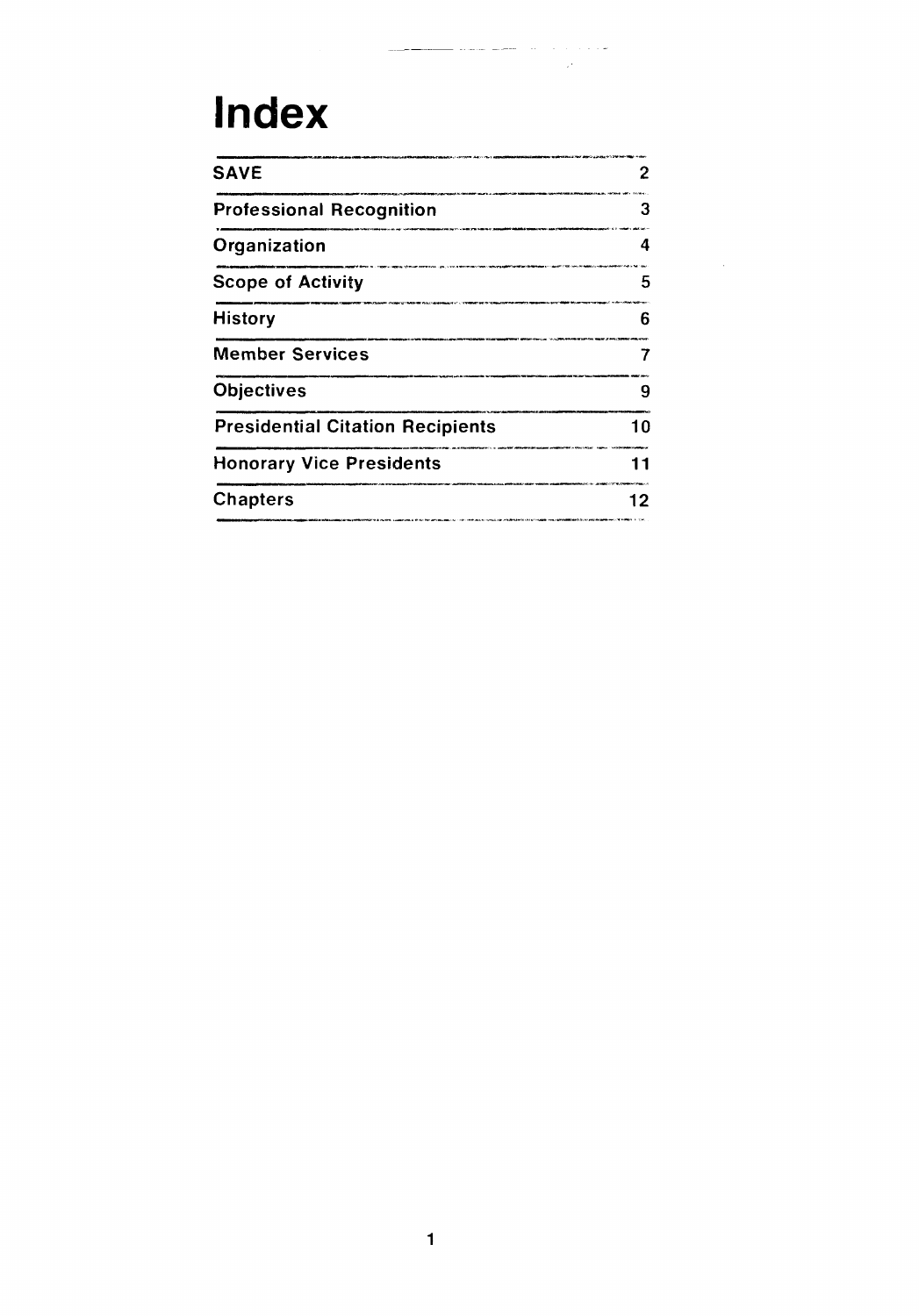#### **Society Of American**  I **Value Engineers**

i

: The Society of American Value Engineers (SAVE) is a professional technical Society dedicated to the advancement of Value Engineering through a better understanding of the principles, methods and concepts involved in value technology.

With a membership of 1500, SAVE has produced results of far ranging influence. Businesses and governments throughout the world have become interested and have begun to apply the Value Engineering principles at an ever increasing rate.<br>The result is an organization with members in the United States and international members and affiliate organizations in 16 foreign countries.

# **Professional Recognition**

In 1973 a program was launched to recognize as Certified Value Specialists (CVS) those individuals who have attained specific levels of professional competence.

This program is to assure the public that the Certified Value Specialist can provide professional services in the field of Value Engineering. The Certificate has been accepted by the federal government as a measure of competence required by contractors rendering services to the General Services Administration.

SAVE has been recognized as a professional group from its inception by various agencies of the U.S. Government. Members have participated on Department of Defense Committees or worked in conjunction with the Government to produce systems, contract requests, surveys, and other material for the government in its constant quest to reduce cost.

The national voice of SAVE was also heard as part of the testimony given by members before the U.S. Senate Public Works Committee Hearings in 1967 and again in June 1973 on Value Engineering Applications.

In addition, the Society has been recognized and listed in the Engineers Joint Council Register of Engineers of Distinction, second edition, December 1973.

Several local Chapters have also been recognized by Engineering Societies in their areas.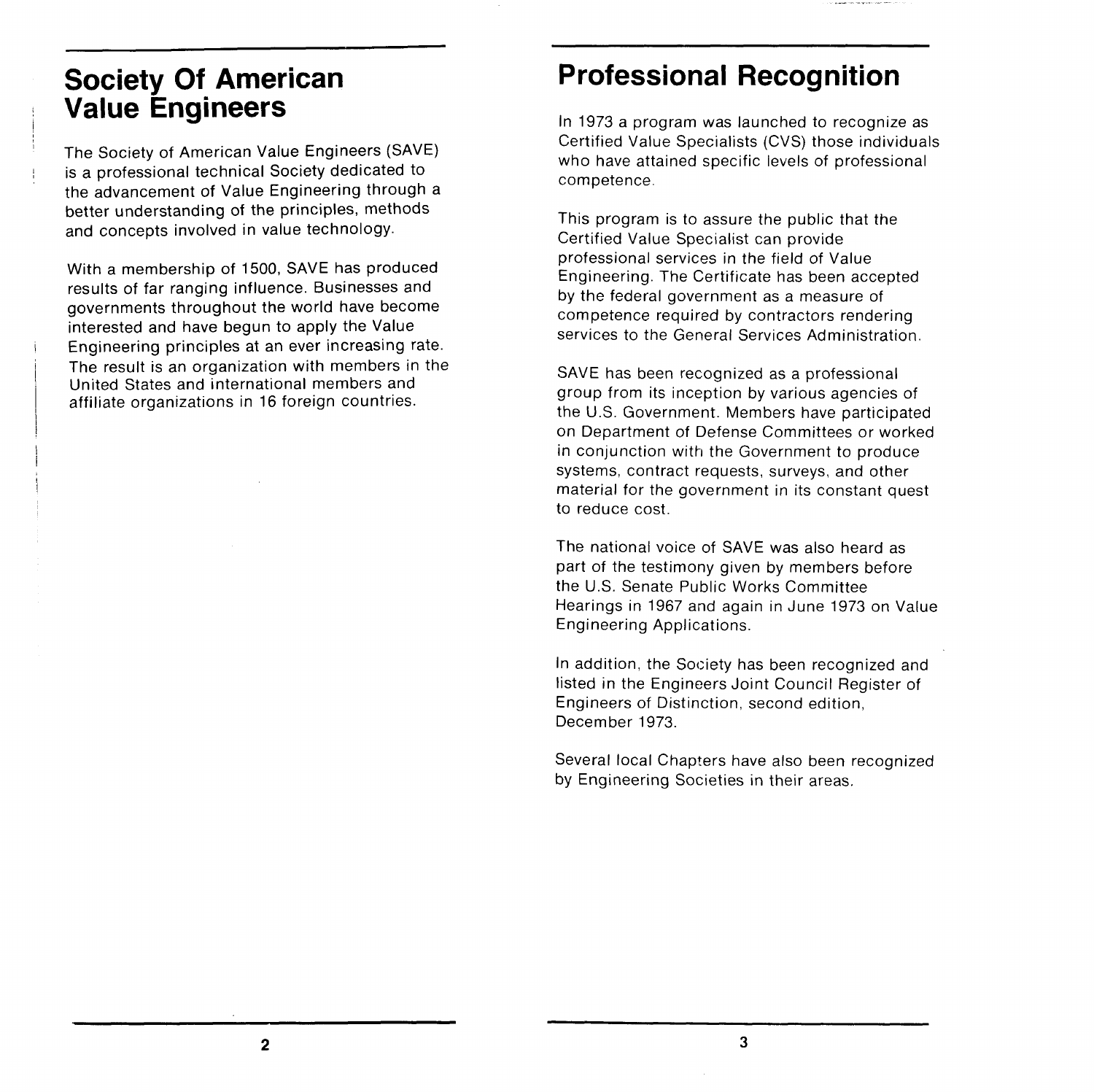### **Organization**

The organization was founded in October 1959 as the Society of American Value Engineers. It is a non-profit professional society, governed by a board of directors with national and regional officers elected by the membership.

The National Business Office is located in the Detroit, Michigan suburb of Southfield, and provides a wide range of services to the membership in accordance with the objectives of the Society. This Office coordinates activities through the national officers and regional vice presidents.

# **Scope Of Activity**

Value Engineering is employed to some degree in most major companies and in major branches of the government. Its application is increasing and its effectiveness is improving. The Society has been a major factor in this action by its dedication to the basic objectives. SAVE has fostered the spreading of the knowledge and techniques of Value Engineering to the benefit of its members and their companies as well as all levels of government.

SAVE and its members are dedicated to a system that breaks the bonds of conformity to achieve success within existing systems and organizations. It recognizes that value based on function is the key to profit and that this requires change. To work within these constraints Value Engineering requires a thorough understanding of the principles involved in the Job Plan in order to produce the kind of results that have attracted world-wide attention.

To grow in the future, SAVE must provide the impetus to bring Value Engineering to the attention of key managers in the commercial area of the economy. This will aid management in its effort to cope with the profit squeeze as well as the shortage of materials and conservation of energy to achieve profitable results.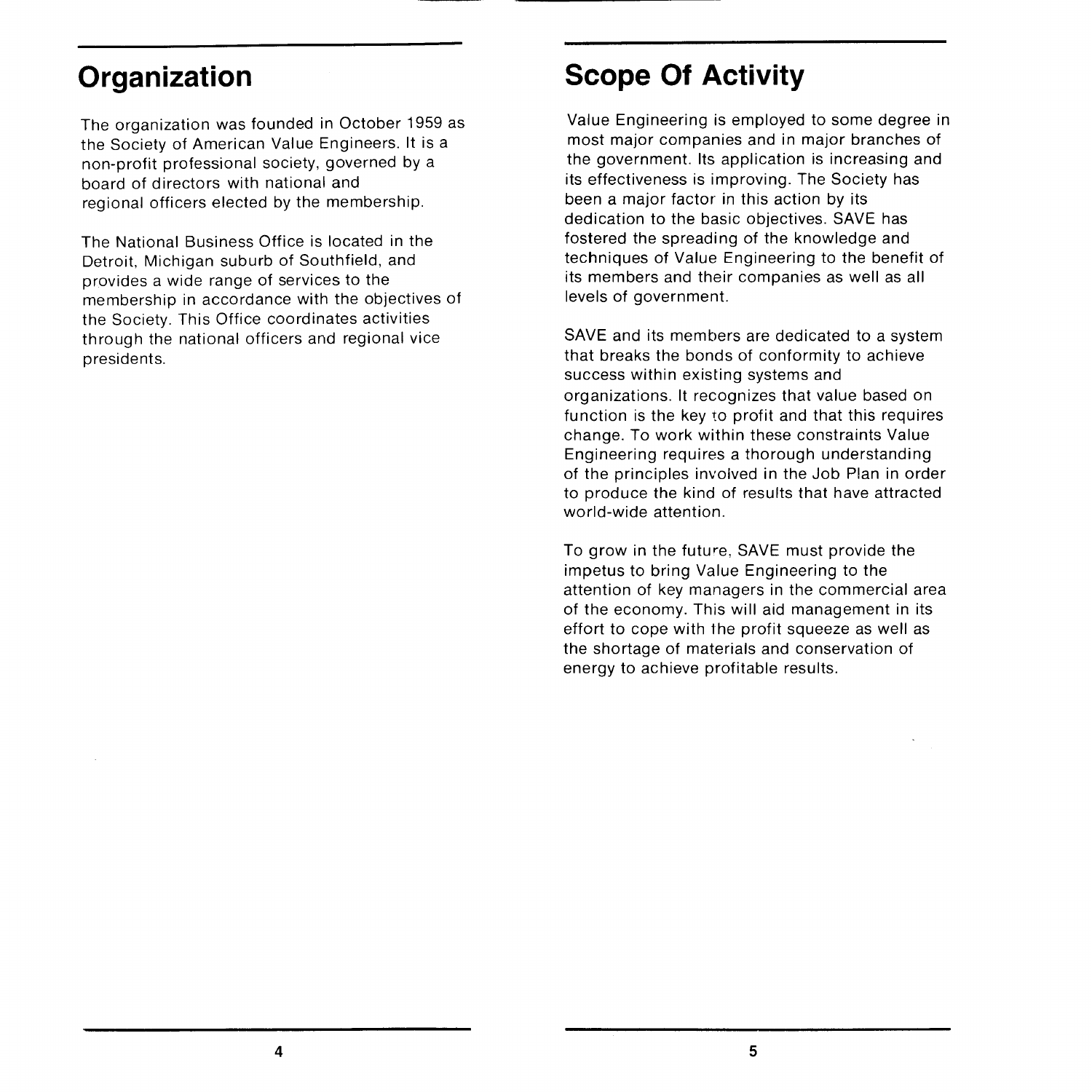## **History**

In 1947 Mr. Harry Erlicher, Vice President of Purchases at General Electric Co. recalled that during World War II shortages had often forced the substitution of materials which reduced cost, satisfied required functions; and in many cases, improved performance. He concluded that a well organized study of alternate materials and processes could produce cost improvements that were presently being overlooked. Mr. L. D. Miles, a Purchasing Agent with both engineering and education degrees, was assigned to the problem.

#### **Two conciusions were reached:**

**1.** 

Conventional approaches stifled imagination by restricting thinking to existing objects and designs. 2.

Concentrating on function requirements produced greater mental freedom.

The system that resulted was called Value Analysis. It was based on the premise that function is the key, and function is what we pay for.

By 1949 the Value Analysis system was being widely used by G.E. and had produced outstanding results. This created interest in other companies and Government agencies.

In 1954 the U.S. Navy Bureau of Ships adopted the concept. They followed the G.E. pattern but coined the name Value Engineering because their primary function was engineering.

By 1959 a small group of early enthusiasts recognized the need to organize to develop and improve communications among themselves and to obtain recognition to spread the concept to others. Among the early organizers was Mr. B. W. Eades of Stromberg Carlson who became the first president pro-tem of the Society when it was incorporated on Oct. 22, 1959. Almost immediately the new Society was recognized by the Electronic Industries Association and the National Association of Purchasing Agents.

Only 26 persons attended the first annual meeting of SAVE in 1960. However, interest grew rapidly and in 1961, there were six local Chapters located in Dallas-Ft. Worth: Los Angeles: Utica-Syracuse; Boston, Washington, D.C.; and the Watervliet Arsenal. By 1962, the number had increased to 12, by 1963, to 21.

In 1975, SAVE consists of 41 local Chapters divided into seven regions of the U.S. There are also international members in 15 foreign countries and affiliate organizations in two.

## **Member Services**

The Society provides communications to the members through two publications. INTERACTIONS is primarily dedicated to member and chapter activities and other newsworthy items. PERFORMANCE Magazine acts as a journal and provides articles of general interest as well as an outlet for member publications. A National Roster is also provided to each member. It identifies officers, directors, chapters, and members by name and locations.

The VALUE ENGINEERING RESOURCES CENTER is located at Miami University in Middletown, Ohio. The center provides extensive research material on Value Engineering free of charge.

In addition, the Society provides guidance and assistance to chapters in the form of manuals covering programs, honors, awards, nominating and election procedures, expansion plans, conferences, etc., thru the National Business Office. The business office is also a source for Value Engineering and related publications at market cost.

A CAREER ADVANCEMENT PROGRAM is a source of available positions to members. The Career Advancement Committee also conducts annual salary surveys and distributes the information to leading technical and professional groups as well as members.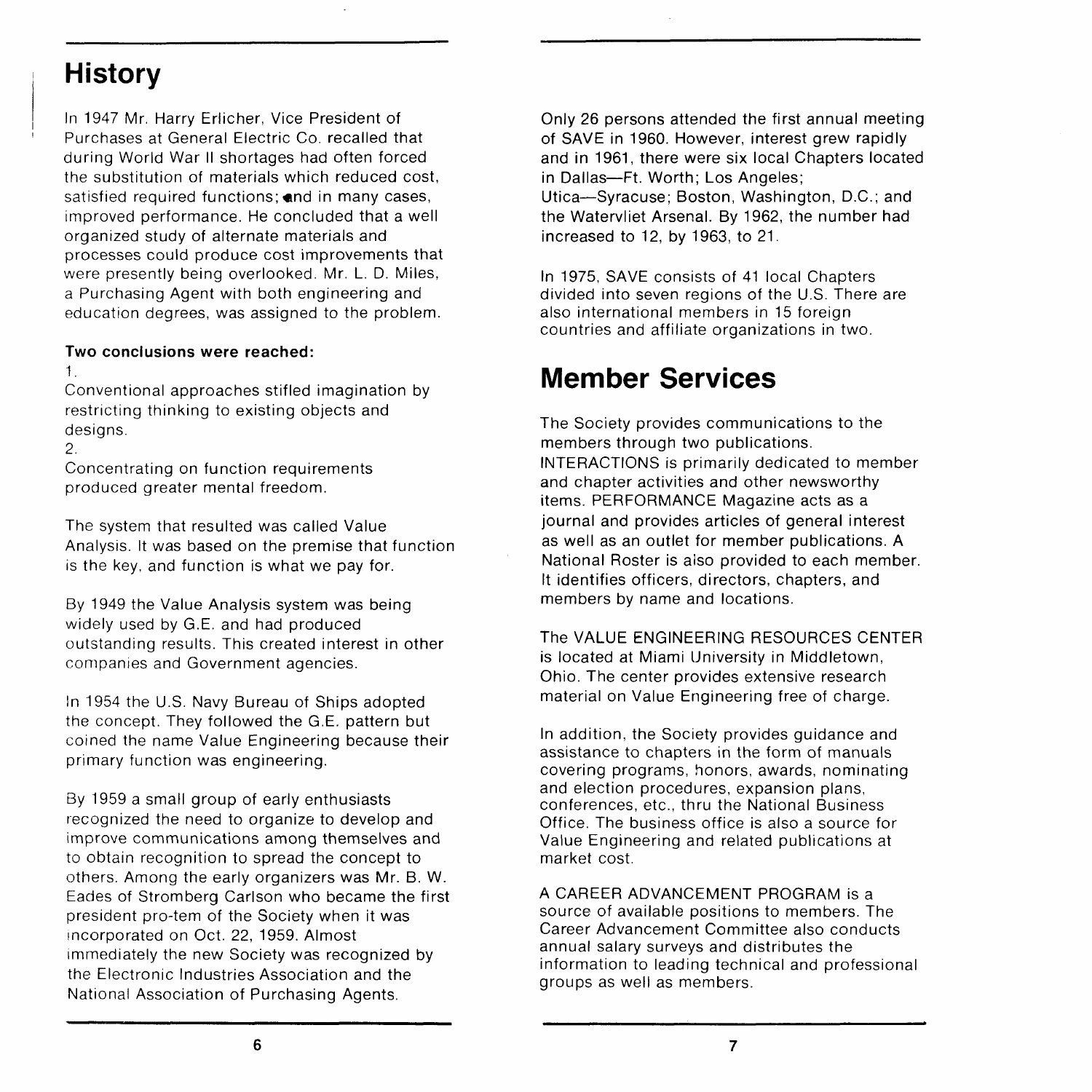SAVE also sponsors regional conferences and co-sponsors conferences with other organizations. In addition, they have cooperated closely with businesses and governments to sponsor joint seminars and workshops to introduce or develop knowledge of Value Engineering.

The INTERNATIONAL CONFERENCE is the principal conference and is held annually. This conference is usually attended by members and affiliates from every state and from foreign countries. The conference is devoted primarily to professional activities and offers papers, workshops, seminars, and meetings on all phases of Value Engineering. The conference is the main program sponsored by the Society and brings together key people from business and industry as well as members. Conference actions are documented in SAVE PROCEEDINGS.

The conference also offers an opportunity to honor outstanding performance and achievements on the part of individuals and chapters through the NATIONAL HONORS AND AWARDS PROGRAM. The Awards Banquet is a highlight of the conference and is a suitable program designed to honor those deserving recognition through outstanding performance.

## **What are SAVE Objectives?**

**To achieve the Society's goal of promoting Value Awareness, each SAVE member pledges to:** 

Advance the art and science of Value Engineering and the allied practices and disciplines which sustain the economic strength of our nation.

Foster Value Engineering education and training.

Encourage applied research in the theory and application of Value Technology.

Promote the Value Concept through improved communications.

Promote the concept of Value Technology to achieve wide spread understanding and application.

Broaden the usefulness and application of Value Technology through cooperation with other engineering, technical, professional and business societies.

Assist in achieving maximum effectiveness in the utilization of resources.

Facilitate certification for Society members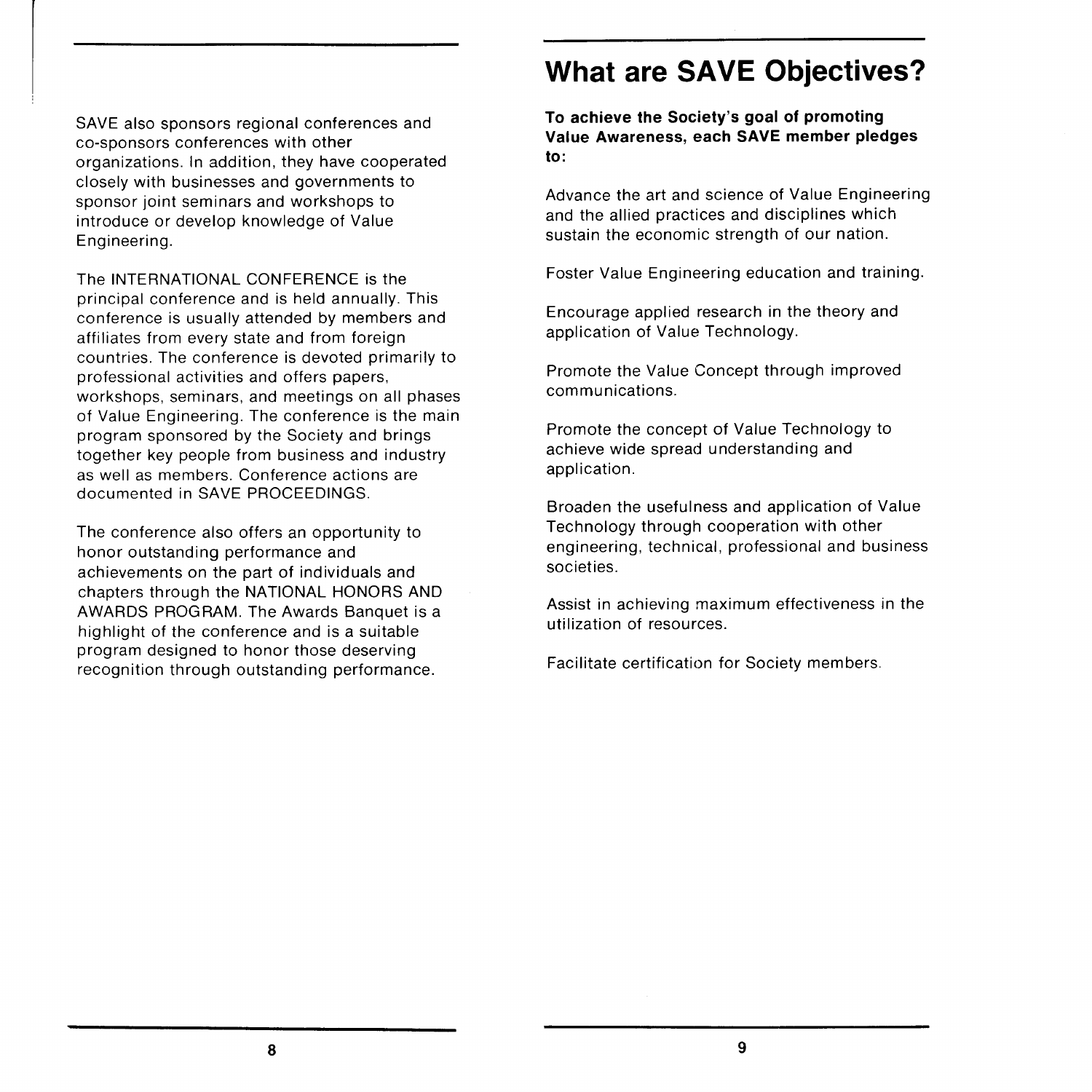# **Presidential Citation Mexical Honorary<br>
Recipients Mexical Presidents**

| <b>1966 THOMAS MAY</b> | <b>Vice President</b><br>Lockheed, Ga. Co.                      | 1962<br>William M. Allen<br>Chairman of the Board<br>The Boeing Company                                                                                                            | 1969<br>Lee I<br>Vice  <br>Hone                                    |
|------------------------|-----------------------------------------------------------------|------------------------------------------------------------------------------------------------------------------------------------------------------------------------------------|--------------------------------------------------------------------|
| 1967 GEORGE FOUCH      | Deputy Assistant<br><b>Secretary Defense</b><br>(Logistics)     | Seattle, Washington<br>Albert E. Everett<br>Dean, Northeastern University<br>Boston, Mass.                                                                                         | Minn<br>W. Pa<br>Presi<br>Office<br>LTV /                          |
| 1968 ROBERT McNAMARA   | Secretary of Defense<br>(refused—job policy)                    | <b>Marion L. Hicks</b><br>Vice President, Legal &<br>Procurement<br>General Dynamics<br>Forth Worth, Texas                                                                         | Dalla<br>1970<br>S. F.<br>Vice<br>North                            |
| 1969 ARTHUR SAMPSON    | Secretary,<br>Administration<br>Commonwealth of<br>Pennsylvania | <b>Charles F. Horne</b><br>President<br>General Dynamics<br>Pomona, California<br>Honorable Thomas D. Morris<br>Assistant Secretary of Defense<br>The Pentagon<br>Washington, D.C. | Corp<br>EI Se<br>John<br>Chair<br>Presi<br>LTV I<br>Dalla          |
| 1970 FRANK DAVIS       | President<br>Ft. Worth Division<br>General Dynamics             | George T. Willey<br>Vice President & General Manager<br>Martin-Marietta Corporation<br>Orlando, Florida                                                                            | 1971<br>Olive<br>Grou<br>The E<br>Seatt                            |
| 1971 LARRY WINN        | Congressman (R)<br>Kansas, 3rd. District                        | 1965<br>James A. Drain<br>Chairman of the Board<br>Joy Manufacturing Company<br>Pittsburgh, Penn.                                                                                  | 1972<br>Sem<br>Chair<br>White<br>Clev6                             |
| 1972 JENNINGS RANDOLPH | Senator (D)<br>West Virginia                                    | 1966<br><b>General Thomas P. Gerrity</b><br>(Deceased)<br>United States Air Force                                                                                                  | Hono<br>Actin<br>Gene<br>Wash                                      |
| 1973-Not Awarded       |                                                                 | Thomas R. May (Deceased)<br>President<br>Lockheed-Georgia Company<br>Marietta, Georgia                                                                                             | 1973<br>Keith<br>Vice                                              |
| 1974 JOHN J. RICCARDO  | President<br>Chrysler Corp.                                     | Honorable George E. Fouch<br>Deputy Assistant Secretary of<br>Defense                                                                                                              | Divisi<br>Interr<br>Chica                                          |
| 1975 E. E. HATCHETT    | Vice-President-<br>Finance<br>General Dynamics<br>Corp.         | The Pentagon<br>Washington, D.C.<br>1967<br>Clinton D. York<br>Vice President, Parts Operations<br>Ford Motor Company<br>Dearborn, Michigan                                        | 1974<br>Willia<br>Vice<br>Trans<br>The \<br>Chica<br>Richa<br>Vice |

# **Recipients Vice Presidents**

**Marion L. Hicks Dallas, Texas** *Dallas*, Texas *Vice President. Legal &* Procurement General Dynamics Forth Worth. Texas

**1967 Clinton D. York**  Vice President, Parts Operations Ford Motor Company Dearborn, Michigan **Richard Wildman** 

**1968 Honorable John A. Volpe**  Governor Commonwealth of Massachusetts Boston, Mass. **<sup>1975</sup> T. A. Wilson** 

President The Boeing Company<br>Seattle, Wash.

**1969 Lee E. Sheehan** 

Vice President & General Manager Honeywell, Inc.. Ordnance Division Minneapolis, Minn.

**W. Paul Thayer**  President and Chief Executive Officer<br>LTV Aerospace Corporation

**1970 S. F. Eyestone**  Vice President & General Manager North American Rockwell Corporation El Segundo, Calif.

**John W. Dixon**  Chairman of the Board and President LTV Electrosystems, Inc. Dallas, Texas

**Oliver C. Boileau**  Group Vice President-Aerospace The Boelng Company Seattle. Wash.

**1972 Semon E. Knudsen**  Chairman of the Board White Motor Company Cleveland, Ohlo

**Honorable Arthur F. Sampson**  Acting Administrator General Services Administration Washington, D.C.

**1973 Keith P. Mazurek**  Vice President-Motor Truck Division International Harvester Company Chicago, Illinois

**1974 William W. Parks**  Vice President & General Manager Transportation Systems Div. The Vapor Corporation Chicago, Ill.

Vice President TWA Kansas City, Mo.

**Otto Kllma**  Vice President & General Manager General Electric Company Philadelphia, Pennsylvania

Seattle, Wash. **James W. Wilcock** President & Board Chairman Joy Manufacturmg Company Pittsburgh, Pennsylvania